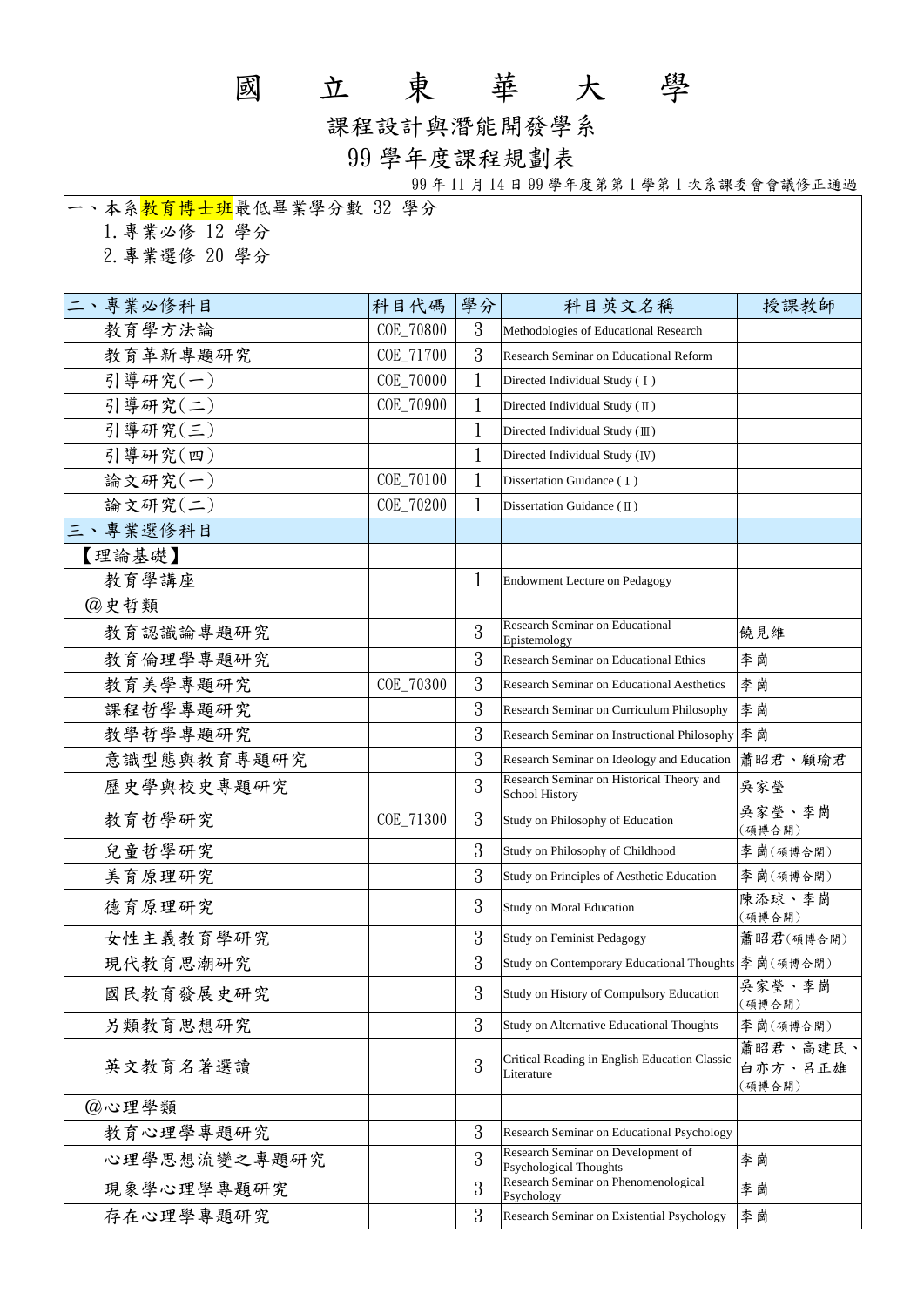| 教學心理學專題研究     |           | 3 | <b>Research Seminar on Instructional</b><br>Psychology                   |                       |
|---------------|-----------|---|--------------------------------------------------------------------------|-----------------------|
| 學習心理學專題研究     |           | 3 | Research Seminar on Learning Psychology                                  |                       |
| 超個人心理學研究      |           | 3 | Study on Transpersonal Psychology                                        | 李崗(碩博合開)              |
| 現代心理學學說與教育    |           | 3 | Current Theories of Psychology and<br>Education                          | (碩博合開)                |
| 文化心理學研究       |           | 3 | Study on Cultural Psychology                                             | 李崗(碩博合開)              |
| 神經語言學與學習理論    |           | 3 | Neuro-linguistic Programming and Learning<br>Theories                    | 李明憲                   |
| @社會學與人類學類     |           | 3 |                                                                          |                       |
| 教育社會學專題研究     |           | 3 | Research Seminar on Sociology of Education                               | 陳添球、高建民               |
| 教育人類學專題研究     |           | 3 | <b>Research Seminar on Educational</b><br>Anthropology                   | 顧瑜君                   |
| 多元文化教育專題研究    |           | 3 | Research Seminar on Multicultural Education   蕭昭君、簡梅瑩                    |                       |
| 教育社會學研究       |           | 3 | Study on Sociology of Education                                          | 陳添球、周水珍、<br>高建民(碩博合開) |
| 教育人類學研究       |           | 3 | Study on Educational Anthropology                                        | 林意雪(碩博合開)             |
| 原住民族教育研究      |           | 3 | Study on Aboriginal Education                                            | 周水珍(碩博合開)             |
| @研究法與研究工具類    |           |   |                                                                          |                       |
| 高等教育統計        |           | 3 | <b>Advanced Educational Statistics</b>                                   | 張德勝(碩博合開)             |
| 教育測驗編製        |           | 3 | Questionnaire Design                                                     | 張德勝(碩博合開)             |
| 多變量統計分析       |           | 3 | <b>Research Seminar on Multivariate Statistics</b>                       | 李明憲、張德勝               |
| 質性研究方法論       |           | 3 | Methodology of Qualitative Research                                      | 李崗                    |
| 比較教育方法論       |           | 3 | Methodology of Comparative Education                                     | 高建民                   |
| 質性分析與寫作       |           | 3 | Qualitative Analysis and Writing                                         | 李崗(碩博合開)              |
| 敘說與生命史研究      | COE_71800 | 3 | Narrative and Life History Research                                      | 李崗(碩博合開)              |
| 詮釋學與教育研究方法    |           | 3 | Hermeneutics and Educational Research<br>Methods                         | 李崗                    |
| 現象學與教育研究方法    |           | 3 | Phenomenology and Educational Research<br>Methods                        | 李崗                    |
| 量化與質化研究軟體應用   |           | 3 | Application of Qualitative and Quantitative<br><b>Research Softwares</b> | 李明憲(碩博合開)             |
| 【課程與教學】       |           |   |                                                                          |                       |
| @課程類          |           |   |                                                                          |                       |
| 課程理論專題研究      |           | 3 | Research Seminar on Curriculum Theories                                  | 白亦方                   |
| 行動研究與課程發展     |           | 3 | Action Research and Curricular Development   顧瑜君                         |                       |
| 課程改革專題研究      |           | 3 | Research Seminar on Curriculum Reform                                    | 白亦方、顧瑜君               |
| 課程史專題研究       |           | 3 | Research Seminar on Curriculum History                                   | 白亦方                   |
| 課程名著專題研究      |           | 3 | Research Seminar on Curriculum Digest                                    | 白亦方                   |
| @教學類          |           |   |                                                                          |                       |
| 教學理論專題研究      |           | 3 | <b>Research Seminar on Instructional Theories</b>                        | 陳添球、顧瑜君               |
| 教學設計專題研究      |           | 3 | Research Seminar on Instructional Design                                 | 陳添球、劉唯玉、<br>顧瑜君       |
| 教學評鑑專題研究      |           | 3 | Research Seminar on Instructional Evaluation   張德勝                       |                       |
| 教師與班級教學處境專題研究 |           | 3 | Research Seminar on Teacher and Classroom<br><b>Teaching Situation</b>   | 劉唯玉、顧瑜君               |
| 文化回應教學        | COE_70400 | 3 | <b>Culturally Responsive Teaching</b>                                    | 林意雪                   |
| 教育測驗與評量專題研究   |           | 3 | Research Seminar on Educational Testing and<br>Evaluation                | 張德勝                   |
| 教學理論與教學設計研究   |           | 3 | Study on Instructional Theories and<br><b>Instructional Design</b>       | 劉唯玉、陳添球<br>(碩博合開)     |
| 教學文化研究        |           | 3 | Study on Instructional Culture                                           | 李崗(碩博合開)              |
| @教學科技類        |           |   |                                                                          |                       |
| 課程設計與網際網路專題研究 |           | 3 | Research Seminar on Curriculum Design and<br>Internet                    | 白亦方                   |
| 資訊教育專題研究      |           | 3 | Research Seminar on Information Education                                | 高台茜、劉明洲               |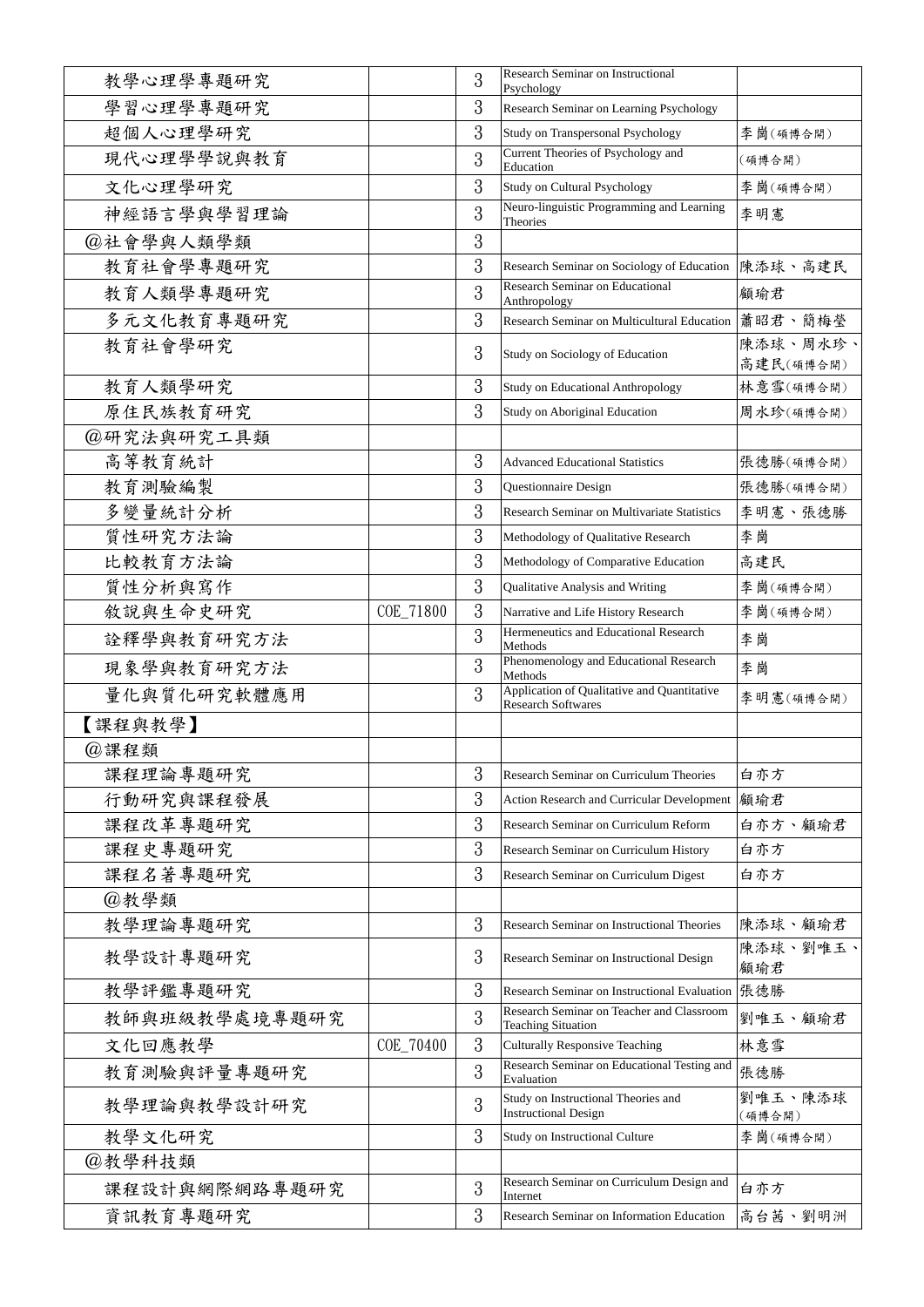| 數位學習專題研究         |           | 3             | Research Seminar on e-Learning                                                         | 劉明洲、高台茜   |
|------------------|-----------|---------------|----------------------------------------------------------------------------------------|-----------|
| 系統化教學設計          |           | 3             | <b>Instructional System Design</b>                                                     | 呂正雄(碩博合開) |
| @學習領域類           |           |               |                                                                                        |           |
| 多元智慧課程與教學專題研究    | COE_71000 | 3             | Research Seminar on Multiple Intelligences<br>Curricula and Instructions               | 劉唯玉       |
| 語文領域課程與教學專題研究    |           | 3             | Research Seminar on the Curricula and<br><b>Instructions of Chinese Language</b>       | 陳添球       |
| 自然領域課程與教學專題研究    |           | 3             | Research Seminar on the Curricula and<br><b>Instructions in Natural Science</b>        | 科教所支援     |
| 數學領域課程與教學專題研究    |           | 3             | Research Seminar on the Curricula and<br><b>Instructions in Mathematics</b>            | 林素微       |
| 社會領域課程與教學專題研究    |           | 3             | Research Seminar on the Curricula and<br><b>Instructions in Social Studies</b>         | 陳添球、顧瑜君   |
| 健康與體育領域課程與教學專題研究 |           | 3             | Research Seminar on the Curricula and<br>Instructions in Health and Physical Education | 李明憲       |
| 藝術與人文領域課程與教學專題研究 |           | 3             | Research Seminar on the Curricula and<br><b>Instructions in Arts and Humanities</b>    | 外聘        |
| 綜合活動領域課程與教學專題研究  |           | 3             | Research Seminar on the Curricula and<br><b>Instructions in Integrated Activities</b>  | 李崗        |
| 英語文課程與教學專題研究     |           | 3             | Research Seminar on the Curricula and<br><b>Instructions in English Education</b>      | 高建民       |
| 英語文課程與教學研究       |           | 3             | Study on English Education Curricula and<br>Instructions                               | 高建民(碩博合開) |
| 多元智慧課程與教學研究      |           | 3             | Study on Multiple Intelligences Curricula and<br>Instructions                          | 劉唯玉(碩博合開) |
| 閱讀教學研究           |           | 3             | Study on Reading Instruction                                                           | 林意雪(碩博合開) |
| @新興教育議題類         |           |               |                                                                                        |           |
| 情緒教育專題研究         |           | 3             | <b>Research Seminar on Emotional Education</b>                                         | 饒見維       |
| 美感教育專題研究         |           | 3             | Research Seminar on Aesthetic Education                                                | 李崗        |
| 生命教育專題研究         |           | 3             | Research Seminar on Life Education                                                     | 饒見維       |
| 品德教育專題研究         |           | 3             | Research Seminar on Character and Moral<br>Education                                   | 饒見維       |
| 情意教育專題研究         |           | 3             | Research Seminar on Affective Education                                                | 李崗        |
| 反霸凌專題研究          |           | 3             | Research Seminar on Anti-bullying Education                                            | 李明憲       |
| 心智效能訓練專題研究       |           | 3             | Research Seminar on Training Intellectual<br>Effectiveness                             | 饒見維       |
| 創造力教育專題研究        |           | 3             | Research Seminar on Creativity Education                                               | 饒見維       |
| 復原力教育專題研究        |           | 3             | Research Seminar on Resilience Education                                               | 李崗        |
| 身心保健課程專題研究       |           | $\Omega$<br>Ū | Research Seminar on Psychosomatic Health<br>Curricula                                  | 李明憲       |
| 身心潛能開發實務研究       |           | 3             | Study and Practice of Psychosomatic<br><b>Potentials Development</b>                   | 饒見維(碩博合開) |
| 情意教育研究           |           | 3             | Study on Affective Education                                                           | 李崗(碩博合開)  |
| 情意教育的實施策略與方法     |           | 3             | Strategies and Methods for Implementing<br><b>Affective Education</b>                  | 李崗(碩博合開)  |
| 文學與情意教育研究        | COE 71900 | 3             | Study on Literature and Affective Education                                            | 李崗(碩博合開)  |
| 學習輔導研究           |           | 3             | Study on Learning Guidance                                                             | 李崗(碩博合開)  |
| 英文論文引用與增能訓練      |           | 3             | English Literature Review and Empowerment<br>Training                                  | 呂正雄(碩博合開) |
| 【教育政策與行政】        |           |               |                                                                                        |           |
| @教育政策與制度類        |           |               |                                                                                        |           |
| 台灣近代教育政策專題研究     |           | 3             | Research Seminar on Modern Educational<br>Policies in Taiwan                           | 吳家瑩、張志明   |
| 教育政策之倫理學專題研究     |           | 3             | Research Seminar on Ethics of Educational<br>Policies                                  | 張志明       |
| 比較教育行政專題研究       |           | 3             | Research Seminar on Comparative<br><b>Educational Administration</b>                   | 高建民       |
| 比較與國際教育專題研究      |           | 3             | Research Seminar on Comparative and<br><b>International Education</b>                  | 簡梅瑩       |
| 教育行政領導與決策專題研究    |           | 3             | Research Seminar on Educational Leadership<br>and Decision-making                      | 林清達       |
| 教育行政組織與溝通專題研究    | COE_70600 | 3             | <b>Research Seminar on Educational</b><br>Organization and Communication               | 張志明       |
| 教育財政學理論與政策專題研究   |           | 3             | Research Seminar on Theory & Practice of<br>School Finance                             | 教行系支援     |
| 教育法令理論與實踐專題研究    |           | 3             | Research Seminar on Education Theory and<br>Practice of Education Law                  | 教行系支援     |